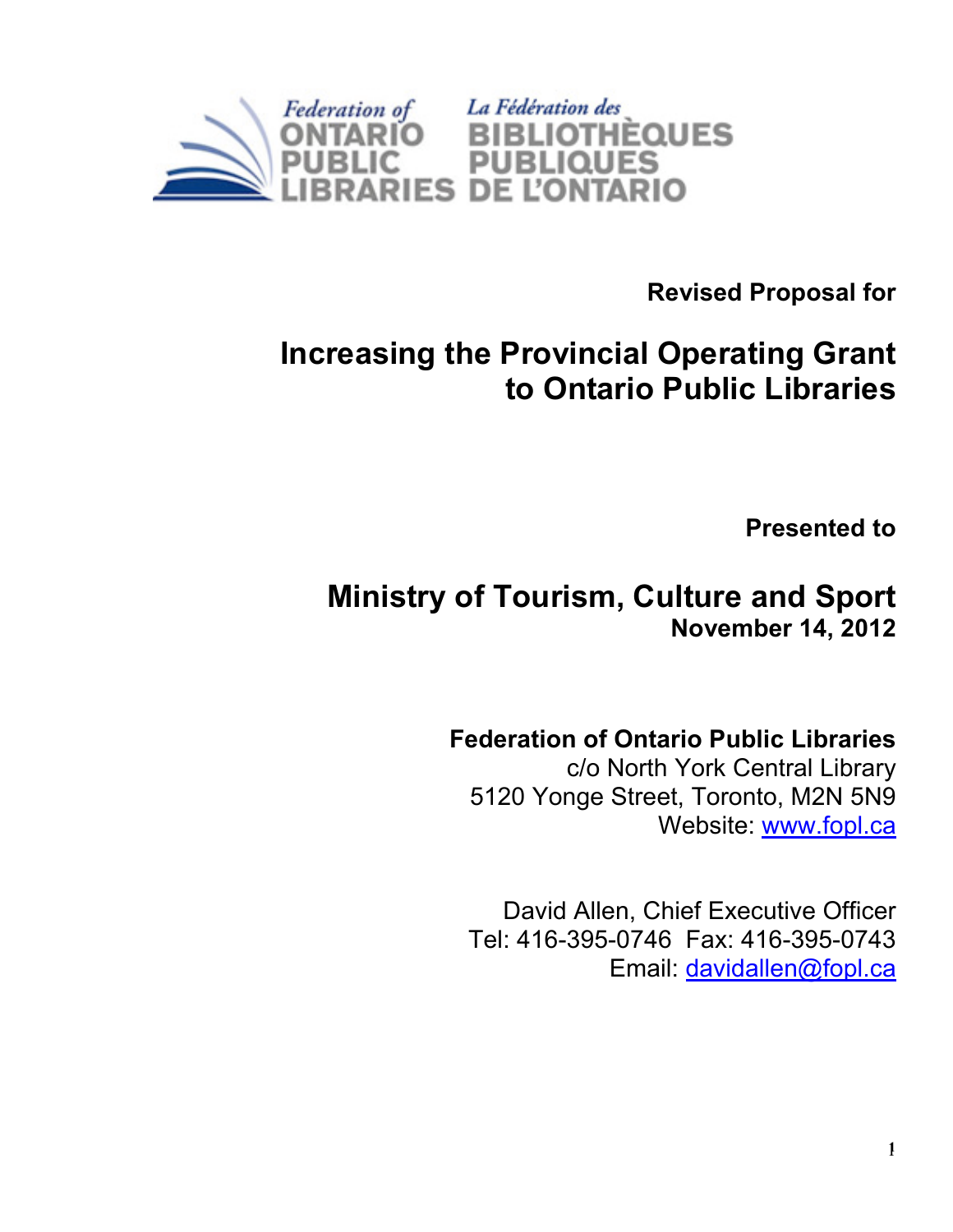#### Proposal to the Ministry of Tourism, Culture and Sport for Increasing the Provincial Operating Grant to Ontario Public Libraries

#### November 14, 2012

(This is an update of a previous proposal dated January 23, 2012. The earlier proposal was based on 2006 Census and CPI figures. This update is based on 2011 Census and CPI figures.)

#### Introduction

For the past three years the Federation of Ontario Public Libraries (the Federation) has had several discussions with staff of the Ministry of Tourism, Culture and Sport (the Ministry) and Minister Michael Chan regarding the need to increase the Province's public library operating grants (PLOGs). PLOGs have not changed since the late 1990's when they were cut by almost 40%. On average, less than 5% of public library operating budgets is currently funded by the province. Moreover, there is significant disparity in the way the provincial government allocates its current support to public libraries, ranging from \$0.49 per resident in communities such as Vaughan to \$26.63 per resident in some cottage country communities.

Public libraries must rely increasingly on municipal funding to support their operations, resulting in significant variation in service levels across the province. Efforts to narrow the gap between provincial and local funding would help mitigate the effects of location, as well as fulfill the mandate of the Public Libraries Act, designed to ensure equitable access to services regardless of where residents reside. The funding envelope for PLOGs not only needs a major increase, its distribution formula also needs an overhaul.

While the province has allocated some additional funding to the library sector in recent years, all but pay equity has been one-time and targeted, and not necessarily for purposes that meet local priorities. For example, the Ministry recently allocated \$1.9 million that was divided among 385 public library systems as Capacity Building Grants. However, those grants were one-time, were not per capita based, and imposed a funding cap for one library. As a result, those grants were not equitable or sustainable and they perpetuated the inequities of an outdated per household model.

Ontario's public libraries need sustainable ongoing funding in order to properly plan and deliver services that support the priorities of the provincial government such as economic development, employment, early literacy development, integration of new Canadians, efficient government services and cultural vitality. Increasing PLOGs provides the current government with an excellent opportunity to fix a problematic situation created by the Harris government.

The funding model that the Federation proposes is fair and equitable. It is per capita based, but also recognizes the special needs of rural and northern libraries with area supplements. The concepts behind the Federation's proposal are supported by 100% of its membership.

Regardless of what the Ministry decides for PLOG adjustments, the Federation requests that it be consulted in the week preceding the date of the announcement of the Ministry's decision regarding the 2013 PLOG. The Federation can help ensure that the Ministry's decision optimizes acceptance by all public libraries.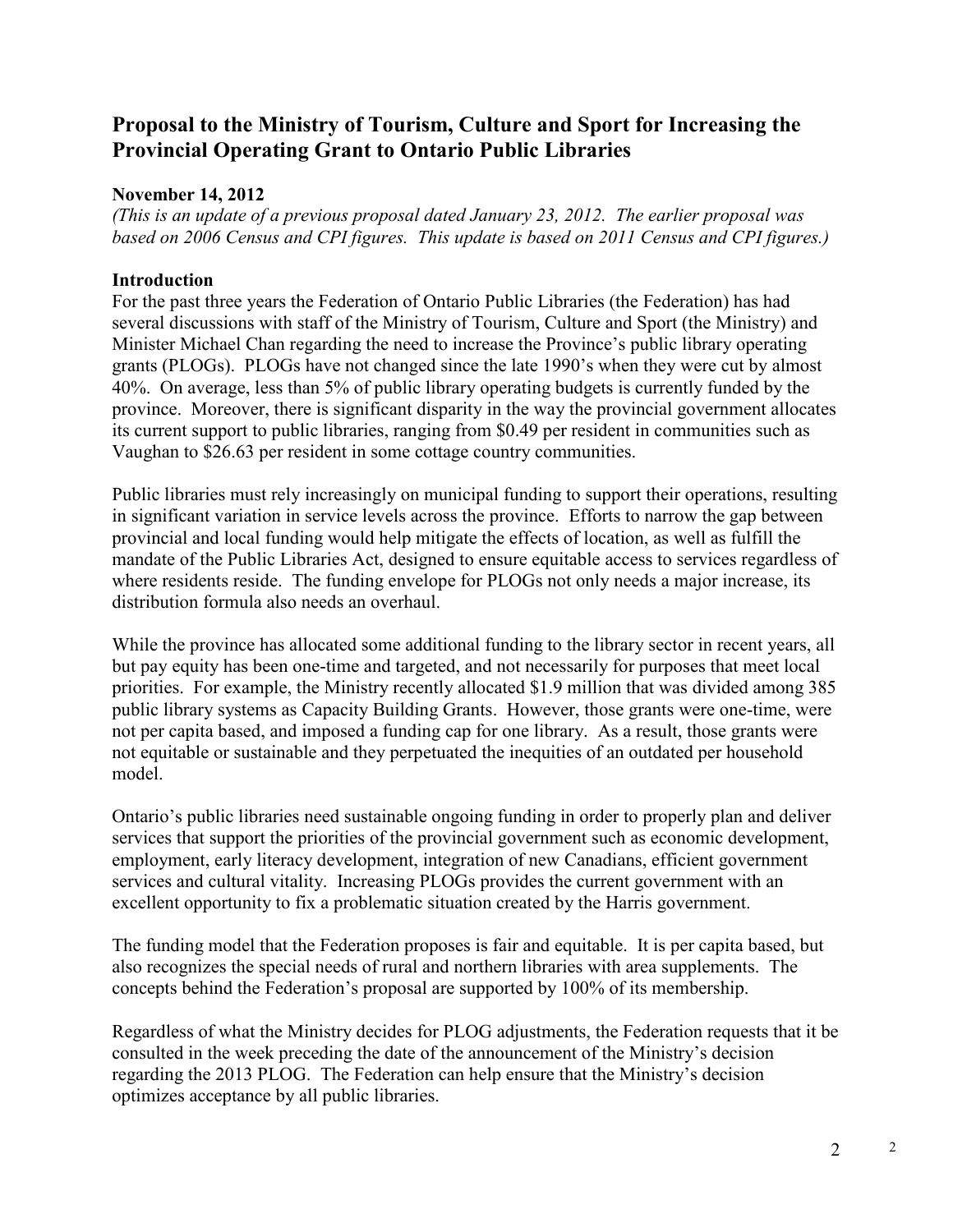#### Recommendation

The Federation is recommending to the Ministry the following funding proposal:

Increase the total funding envelope for PLOGs from its current \$18.7 million (that has remained frozen for 15 years) to \$50.9 million (based on 2011 census, CPI figures 1995-2011, while restoring the 40% cuts to the grants in 1996), to be phased in over 5 years.

This proposal is recommended with the following key conditions:

- Year 1 funding is announced as an ongoing sustainable increase, not one-time.
- The Ministry declares its commitment to implementing the remaining four years.

#### Details of the Federation's PLOG Request

The Federation's proposal is for an increase in the funding envelope of approximately \$6.4 million per year over 5 years.

| Anticipated<br>Year of | Per Capita<br><b>Amount for</b> | <b>Southern</b><br>Urban | Southern<br><b>Rural</b> | <b>Northern</b><br>Urban | <b>Northern</b><br>Rural | <b>Federation's</b><br><b>PLOG COST</b> |
|------------------------|---------------------------------|--------------------------|--------------------------|--------------------------|--------------------------|-----------------------------------------|
| <b>Introduction</b>    | all libraries                   | <b>Libraries</b>         | <b>Libraries</b>         | <b>Libraries</b>         | <b>Libraries</b>         |                                         |
| Year 1: 2013           | \$1.81                          | \$0                      | \$3,000                  | \$3,000                  | \$6,000                  | \$25.2M                                 |
| Year 2: 2014           | \$2.31                          | \$0                      | \$3,900                  | \$3,900                  | \$7,800                  | \$31.5M                                 |
| Year 3: 2015           | \$2.79                          | \$0                      | \$4,800                  | \$4,800                  | \$9,600                  | \$38.0M                                 |
| Year 4: 2016           | \$3.27                          | \$0                      | \$5,700                  | \$5,700                  | \$11,400                 | \$44.5M                                 |
| Year 5: 2017           | \$3.74                          | \$0                      | \$6,600                  | \$6,600                  | \$13,200                 | \$50.9M                                 |

A spreadsheet accompanies this document that shows the impact of the proposed funding model on each of the 387 current recipients of provincial operating grants.

- $\checkmark$  No library is to receive less than \$3,000, \$3900, \$4800, \$5700 and \$6,600 in Years 1, 2, 3, 4 and 5, respectively.
- $\checkmark$  No library is to receive less than current funding.
- $\checkmark$  Pay equity funding should be excluded from these calculations of provincial operating grants and continue to be paid at current rates.
- $\checkmark$  The practice of grand-parenting needs to be maintained well into the future. In years 1, 2, 3, 4 and 5, there are 61, 23, 11, 8 and 6 libraries requiring grant-parenting, amounting to \$667,131, \$215,977, \$126,085, \$94,611 and \$68,490, respectively.
- $\checkmark$  Government should acknowledge the significant role municipalities play in funding Ontario's libraries and encourage municipalities, at a minimum, to maintain current levels of funding.
- $\checkmark$  A funding mechanism (such as the one implemented by the Government of Alberta) needs to be developed, which protects against municipal funding claw backs in response to provincial funding increases.
- $\checkmark$  Government should provide additional one-time provincial funding to support the increased operating costs that libraries face due to provincial legislation such as AODA.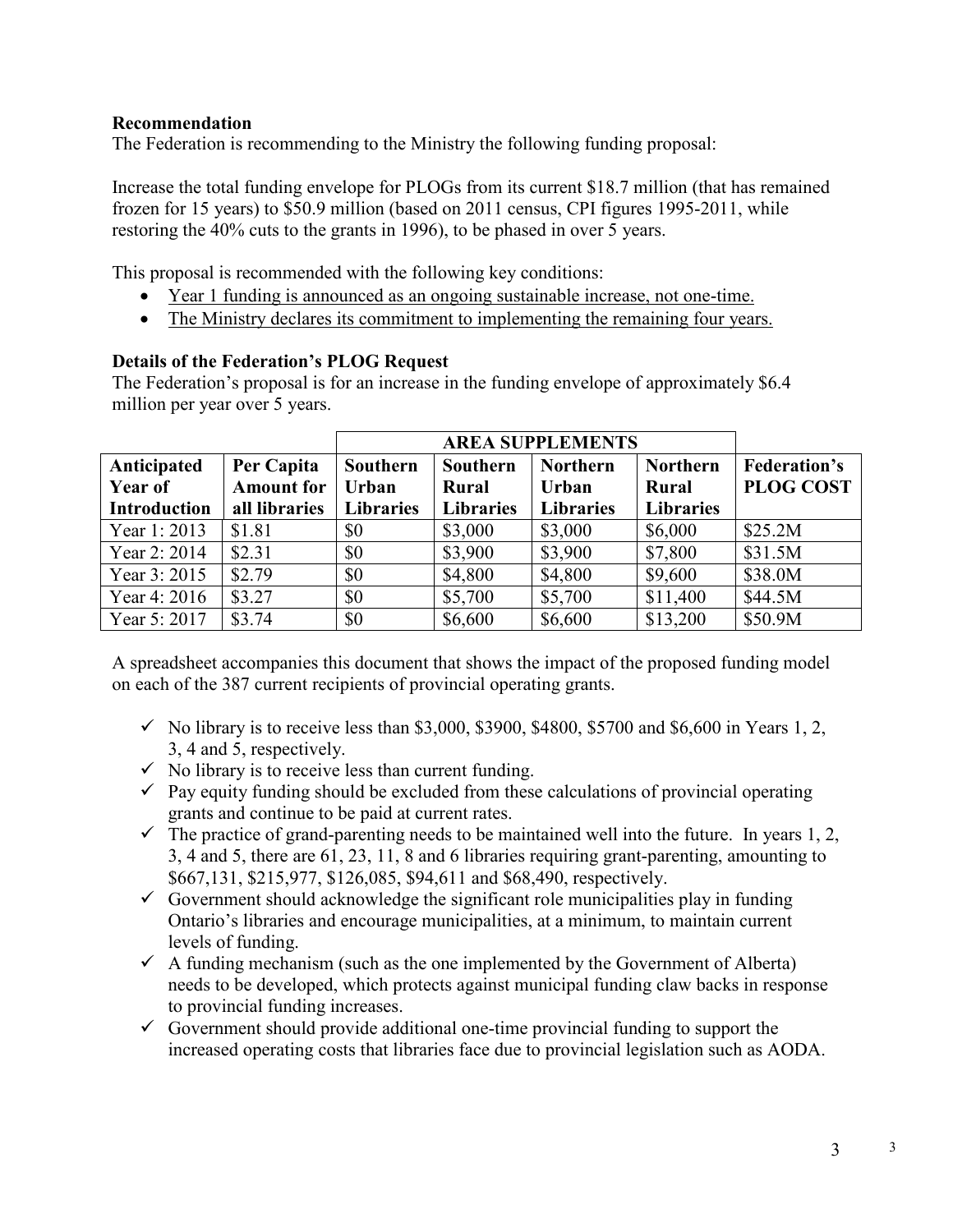#### Assumptions Used in Recommended Funding Model

The proposed funding model incorporates the following assumptions:

- For First Nation libraries, the data source for 2011 population figures was Aboriginal Affairs and Northern Affairs Canada regarding on-reserve registered Indians,
- For all other libraries, the data source for 2011 population figures was Statistics Canada
- The base line for CPI was 1995.
- The 387 provincial operating grant recipients and the individual amounts of their grants correspond to data received from the Ministry directly.
- Designation of northern versus southern libraries matches the territories of Ontario Library Services – North and Southern Ontario Library Services.
- Designation of rural versus urban libraries uses definitions of Statistic Canada.

#### Comparison of Funding Allocations

Below is a chart that shows a comparison of how funding is allocated to the four geographic segments for the recommended model versus the existing model.

|              |            |           |            |            | <b>Percent of Funds</b><br><b>Allocated to Each</b> |          | <b>Effective Per Capita</b><br><b>Funding in Each</b> |          |
|--------------|------------|-----------|------------|------------|-----------------------------------------------------|----------|-------------------------------------------------------|----------|
|              |            |           |            |            | Group                                               |          | Group                                                 |          |
|              |            |           |            |            |                                                     | Proposed |                                                       | Proposed |
|              |            | Number    | Percent of |            |                                                     | Year 5   |                                                       | Year 5   |
| Library      | Percent of | of        | Population | Population | Existing                                            | Funding  | Existing                                              | Funding  |
| Location     | Libraries  | Libraries | Served     | Served     | Funding                                             | Model    | Funding                                               | Model    |
| $Rural +$    | 32.8%      | 127       | 14.0%      | 1,795,348  | 19.5%                                               | 15.0%    | \$2.03                                                | \$4.24   |
| <b>South</b> |            |           |            |            |                                                     |          |                                                       |          |
| $Urban +$    | 6.2%       | 24        | $4.0\%$    | 505,024    | 5.6%                                                | $4.0\%$  | \$2.06                                                | \$4.05   |
| <b>North</b> |            |           |            |            |                                                     |          |                                                       |          |
| $Rural +$    | 38.3%      | 148       | 1.7%       | 222,808    | 3.5%                                                | 5.5%     | \$2.97                                                | \$12.51  |
| <b>North</b> |            |           |            |            |                                                     |          |                                                       |          |
| $Urban +$    | 22.7%      | 88        | 80.3%      | 10,280,679 | 71.4%                                               | 75.5%    | \$1.30                                                | \$3.74   |
| South        |            |           |            |            |                                                     |          |                                                       |          |

#### Importance of MTC Funding to Public Library Sector

Today's public libraries are more than just books. They are filled with valuable digital information and equipped with technology that citizens can use free of charge to empower themselves and attain personal goals, often from home on a 24/7 basis. Libraries provide expert service in searching out and finding the information that Ontarians need to be successful in today's dynamic and global economy. The many Ontarians who do not have access to computers or the Internet at home, rely heavily on the public library's computers and other technology to access information and services.

The public library's wide range of services includes those that support:

- small business and entrepreneurs,
- career development and employment,
- literacy development,